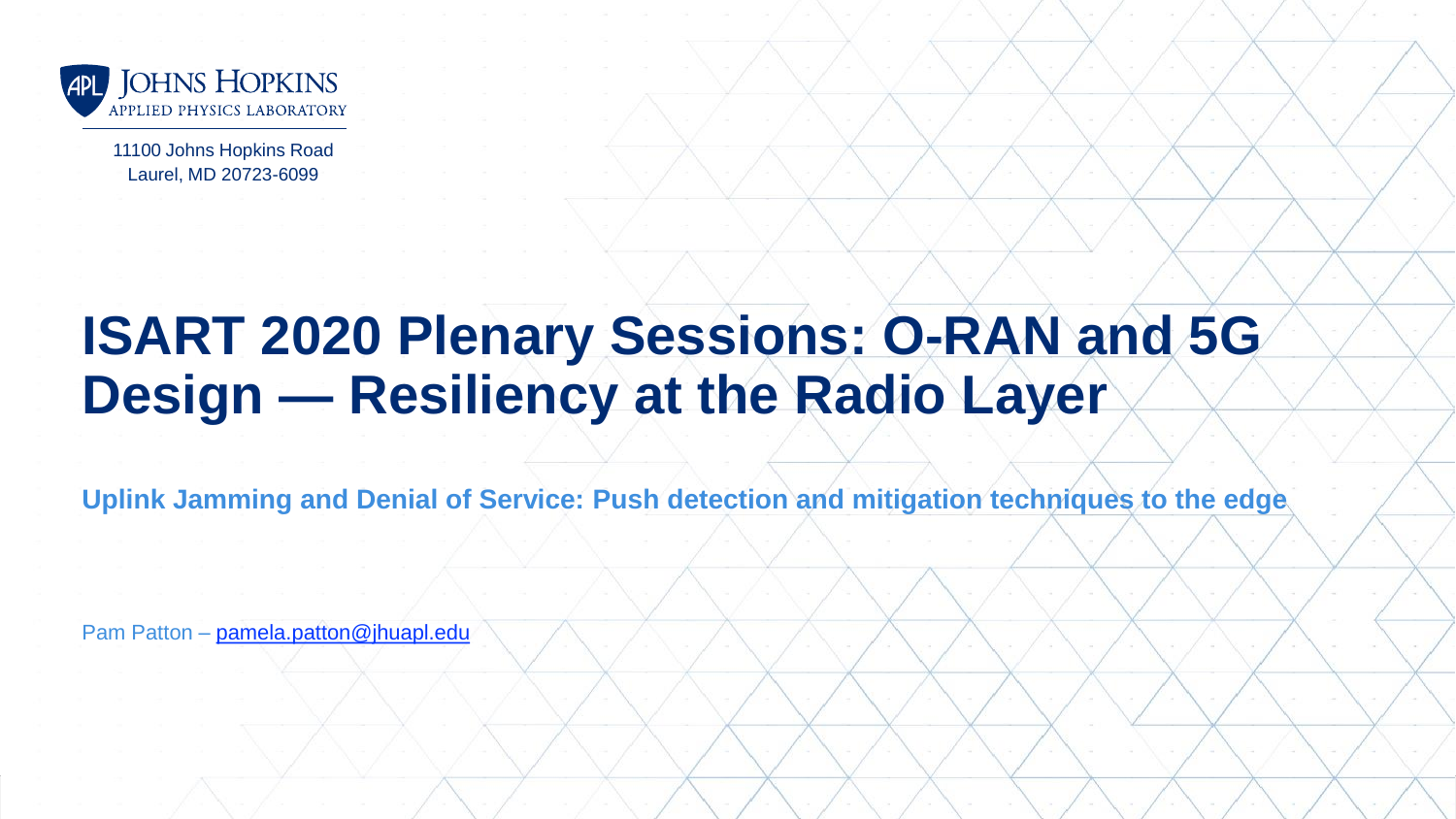# **Communications at JHU/APL**

A Research Division of Johns Hopkins University - University Affiliated Research Center (UARC)



### **Nuclear Command and Control Communications (NC3)** Since the 1980s, APL

Since the 1970s, APL has been a leader in NC3 system evaluation to include performance measurement, modeling and simulation, and cyber assessment.



### **Satellite Communications (SATCOM)**

contributions have been integral in defining new SATCOM systems and developing communications architectures for satellite and payload control.



**Cooperative Engagement Capability (CEC) Data Distribution System (DDS)** 

The DDS was designed by APL to provide several orders of magnitude more communications capability relative to conventional tactical data links for coordinating naval engagements across multiple platforms.



**Senior Leader Communications** 

APL is a leader in US government efforts to evolve and protect strategic national communication systems, including spearheading the initiative that enabled senior national leaders to use the latest commercial mobile devices for critical missions.



#### **Special Users**

APL's ability to rapidly prototype operational communications capabilities that meet very specific and tailored requirements has benefited special users across multiple domains.



### **Advanced Communications Technology Development**

APL's early adoption and application of software defined radios (SDRs) is just one example of how APL continuously stays at the forefront of emerging technologies for solving critical challenges.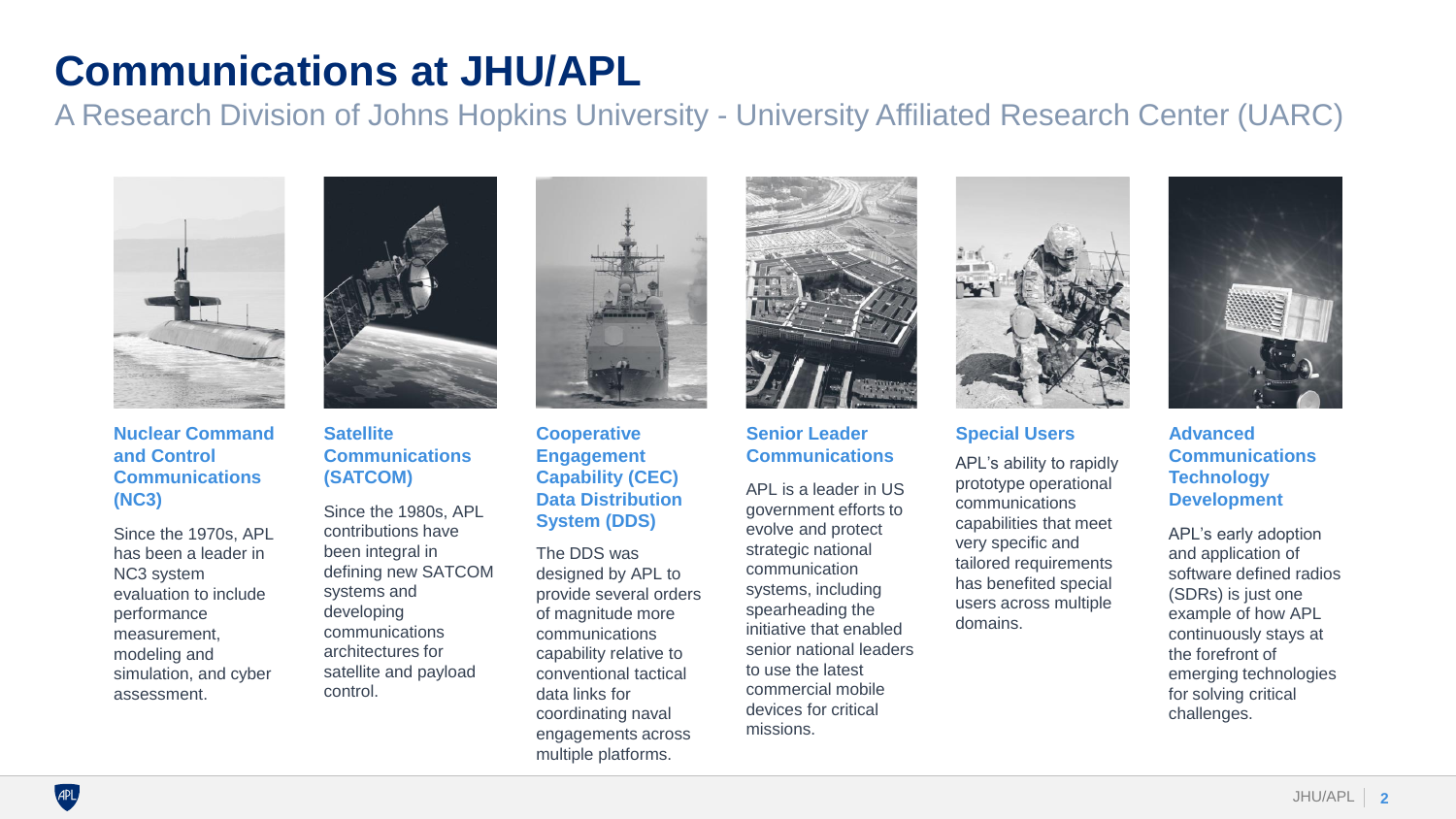## **5G Security Advancements - 3GPP Standards and Technical Reports**

- 3GPP TS 33.501 5G; Security architecture and procedures for 5G System (Release 15)
	- Focuses on enhancing integrity, confidentiality, and authentication protocols within the network architecture  $\overline{\phantom{m}}$
	- New service based interfaces, signaling procedures, identity protection, key derivation and exchanges  $\overline{\phantom{m}}$
	- Security mechanisms for protecting the internals of the gNB at the F1 and E1 interfaces with a focus on integrity protection, replay protection and confidentiality protection
- 3GPP TS 33.5xx security specifications per network component
- 3GPP TR 33.809 Technical Specification Group Services and System Aspects Study on 5G Security Enhancement against False Base Stations (Release 16 )
	- Addresses the RAN interface security to protect the UE access and confidentiality
	- Does not address interference jamming or RAN attacks

**Majority of the security features focus on the network side, after the RAN, for integrity, confidentiality, and authentication. They do not effectively address resiliency of the RF interface**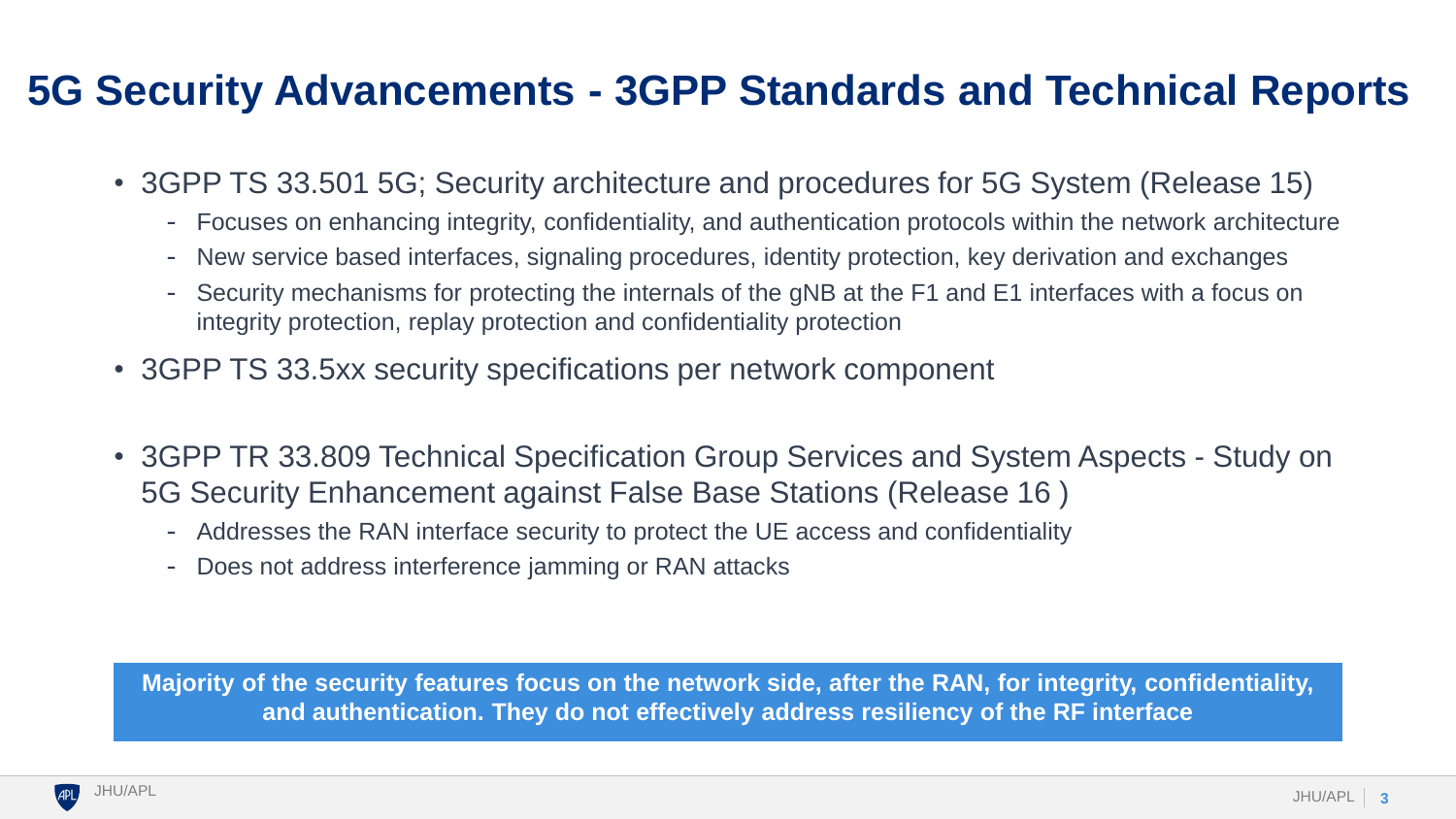## **Uplink Jamming and Denial of Service: Push detection and mitigation techniques to the edge**



- The introduction of massive machine type communication, massive simultaneous IoT devices, and low latencies can greatly tax a Firewall or DPI system responding OTA threats in the core network.
- Add monitor points in the RAN Management Plane at the CU, DU, and RU to decrease response time in the event of an OTA attack
- The CU will most likely have more compute power for ML and AI algorithms to detect the threat and mitigate the jamming
- Does not rely on an O-RAN architecture but an open interface standard can open up the market for non-RAN vendors to develop security products